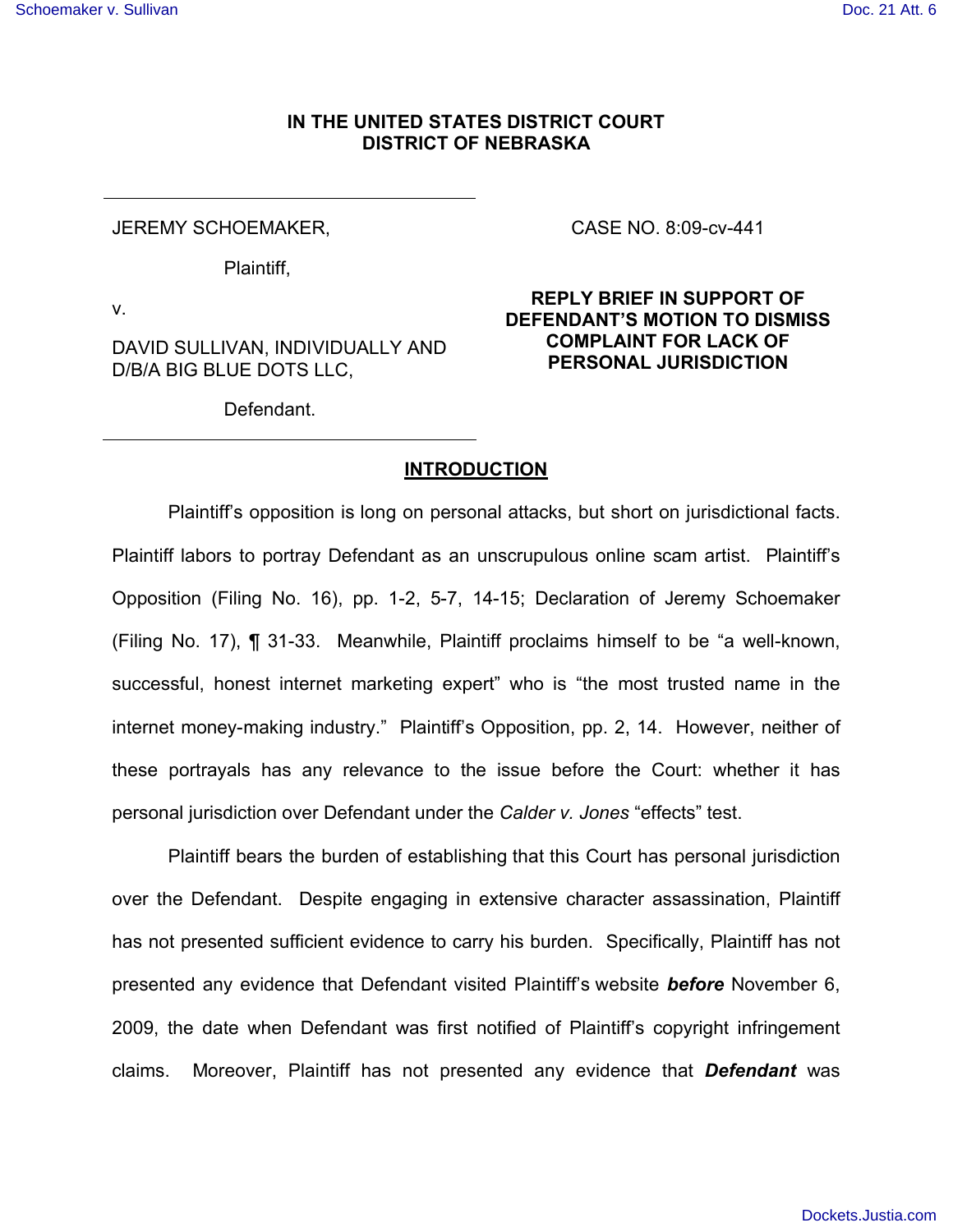responsible for copying the picture at issue from the Plaintiff's website. Defendant has asserted that the picture was embedded in a banner advertisement that a third-party provided to Defendant. Plaintiff has not disputed this fact.

Despite lacking any evidence that Defendant went to Plaintiff's website and intentionally copied a copyrighted picture, Plaintiff equates this case with other copyright cases where there *was* unrebutted evidence of intentional copying. The Plaintiff's reliance on this Court's decisions in the *Denenberg* line of cases is misplaced. In each of the *Denenberg* cases, the plaintiff presented evidence that the defendant had visited and copied pictures from the plaintiff's website. The defendants in those cases did not deny those facts. Here, there is no such evidence, and Plaintiff's attempt to hale a California resident into Court in Nebraska must fail.

#### **STATEMENT OF ADDITIONAL FACTS**

The banner advertisement containing the thumbnail photograph of Plaintiff was created by a third-party in October of 2009. Supplemental Declaration of David Sullivan, ¶ 2 ("Supp. Sullivan Decl.") Defendant did not personally create the banner advertisement. *Id.* Defendant did not personally copy the photograph of Plaintiff from any website. *Id*. Defendant did not know that the photograph depicted Plaintiff or that the photograph was protected by copyright. *Id.* Defendant incorrectly assumed that the photograph had been licensed for use in the banner advertisement or was in the public domain. *Id*. Details on the check, such as Plaintiff's address and watermark were not discernible on the thumbnail version of the photograph contained in the banner advertisement. *Id*., ¶ 5.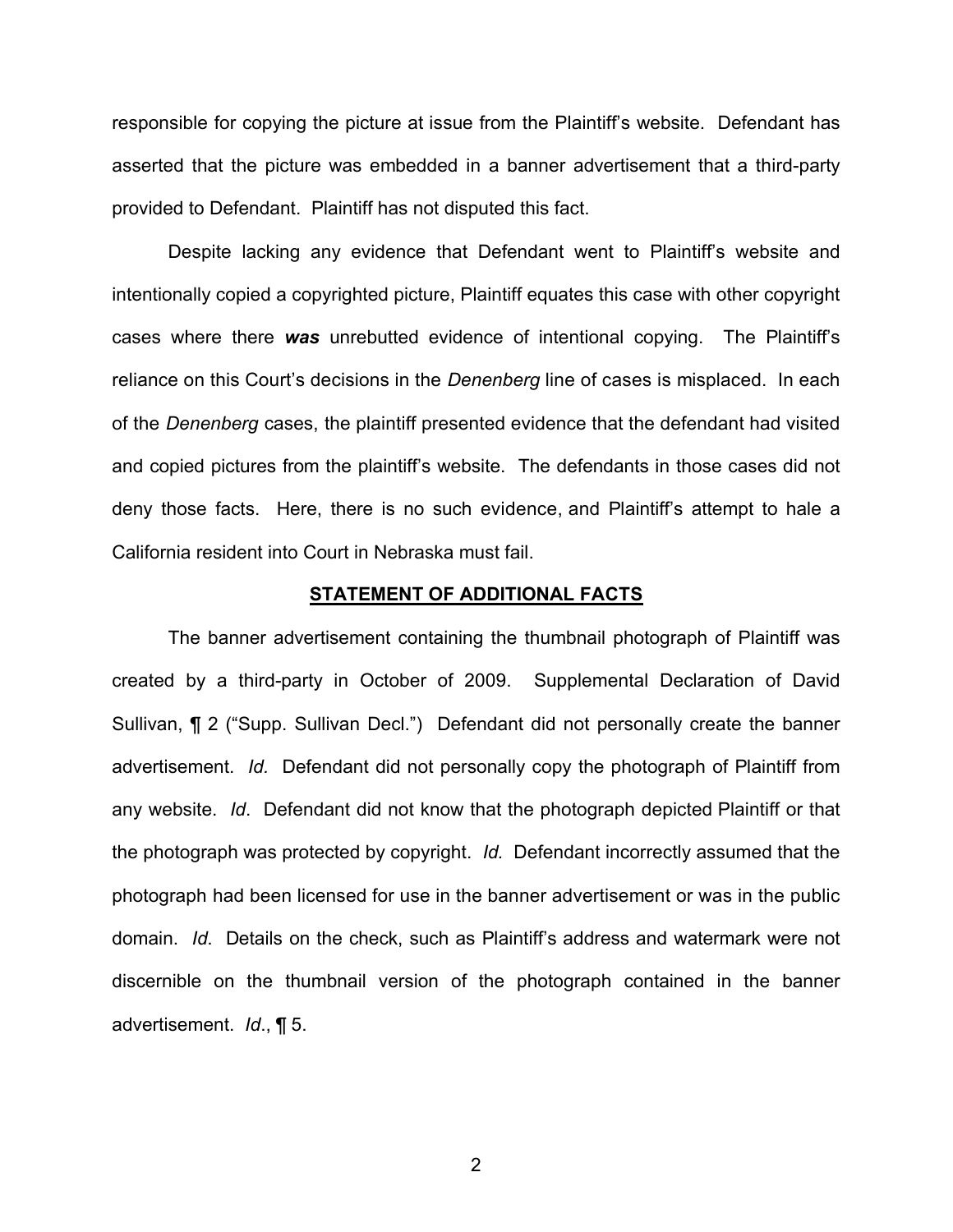Defendant used the banner advertisement on the AdBrite advertising network from October 15, 2009 to November 6, 2009. *Id*., ¶ 3. The banner advertisement was configured to cover the United States as a whole. Declaration of Melissa Helm, ¶ 3 ("Helm Decl.") The banner advertisement was not configured by AdBrite to target Nebraska specifically or any city or region in Nebraska. *Id.*, ¶ 3. Defendant has never configured an advertisement on the AdBrite network to target specific states within the United States. Rather, Defendant has always targeted countries as a whole. Supp. Sullivan Decl., ¶ 3

Defendant was notified of the alleged infringement on November 6, 2009 by Ralph Ruckman of Convert2Media, Inc., an affiliate of AdBrite. *Id*., ¶ 4. Prior to November 6, 2009, Defendant did not know Plaintiff or what Plaintiff looked like, did not know that the photograph in the banner advertisement depicted Plaintiff, and did not know that the photograph was protected by copyright. *Id*., ¶ 4-5. Further, prior to November 6, 2009, Defendant had not visited either of Plaintiff's websites. *Id*., ¶ 4-5. Defendant spoke with Mr. Ruckman several days later, and Mr. Ruckman advised Defendant to contact Plaintiff and work things out. *Id*., ¶ 6. Mr. Ruckman referred to Plaintiff by his nickname, "Shoe," and provided Defendant with Plaintiff's email addresses. *Id*.

Defendant did not contact Plaintiff immediately because Defendant believed that the discontinuation of the banner advertisement would end the matter. *Id*., ¶ 7. However, Defendant received a cease-and-desist letter from Plaintiff's attorney on November 19, 2009, which was followed by several additional communications. *Id*. On November 24, 2009, Plaintiff's attorney sent an email containing the question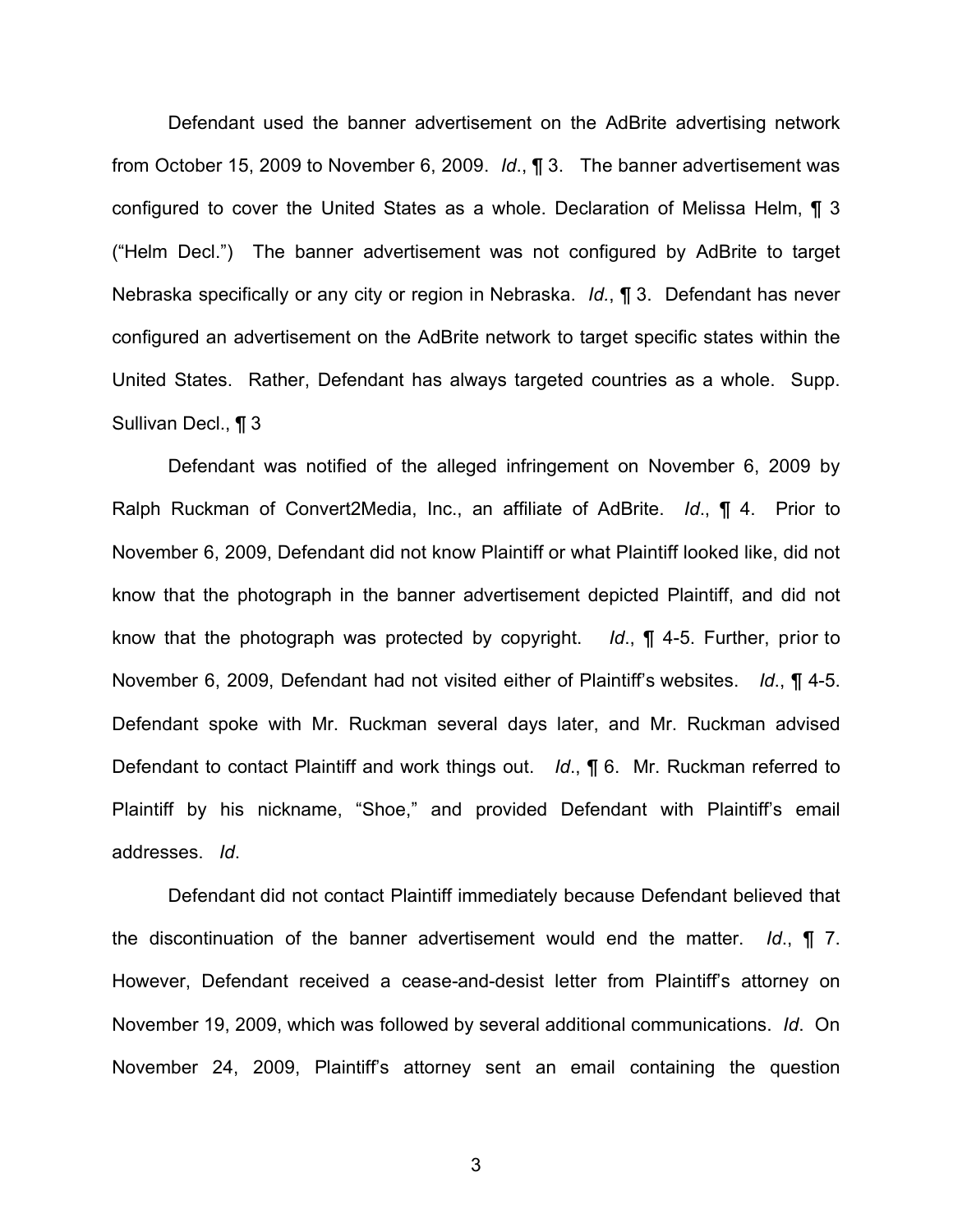"Approximately how many times have you visited Mr. Schoemaker's web sites, [w](http://www.shoemoney.com/)[ww.sh](www.sh)[oemoney.com](http://www.shoemoney.com/) and/or [w](http://www.shoemoneymedia.com/)[ww.shoemoneymedia.com](www.shoemoneymedia.com)?" *Id*., Exhibit C. Defendant replied on December 1, 2009, by saying "I've visited Shoemoney's site less than 5 times in my life; nothing personal, I just don't read a lot of internet marketing blogs." *Id*., Exhibit D. Plaintiff's attorney did not ask *when* Defendant had visited Plaintiff's websites, and, thus, Defendant did not emphasize that all of Defendant's visits occurred on or after November 6, 2009. *Id*.

Defendant sent two emails and one Facebook communication to Plaintiff on December 1 and 2, 2009 in an attempt to resolve the matter. *Id*., ¶ 8. Defendant referred to Plaintiff as "Shoe" in these emails because Mr. Ruckman had used the nickname, and because Plaintiff's post-November 6, 2009 visits to Plaintiff's website had confirmed that this nickname is widely used by site visitors. *Id*., ¶¶ 6, 8.

#### **ARGUMENT**

## **I. PLAINTIFF HAS FAILED TO MEET HIS BURDEN OF ESTABLISHING PERSONAL JURISDICTION UNDER** *CALDER***.**

Plaintiff relies entirely on the "effects" test set forth in *Calder v. Jones*, 465 U.S. 789 (1984). However, Plaintiff's purported evidence falls woefully short of meeting the *Calder* standard, as applied by the Eighth Circuit.

In *Calder*, the Supreme Court ruled that a state may exercise specific personal jurisdiction over a defendant who intentionally performs harmful acts for the purpose of having the harmful effects felt in the forum state. *Calder*, 465 U.S. at 790. In *Dakota Indus., Inc. v. Dakota Sportswear, Inc*., 946 F.2d 1384, 1390-91 (8th Cir. 1991), the Eight Circuit approved an effects test for personal jurisdiction in situations in which a defendant intentionally and expressly performs acts that the defendant knows will have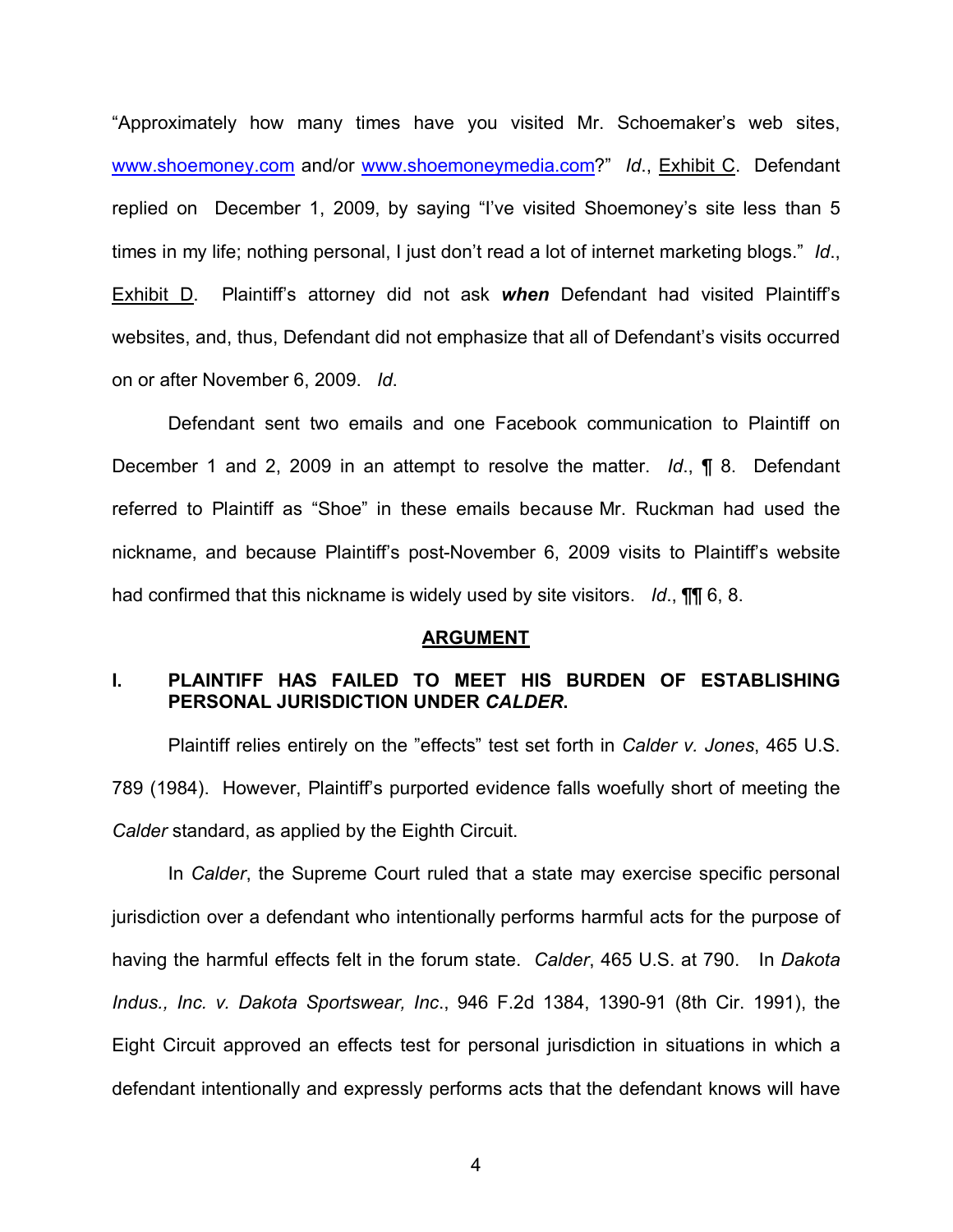"a potentially devastating impact on the plaintiff" and which defendant performs "for the very purpose of having the consequences felt in the forum state." *Id.*

Once jurisdiction has been controverted or denied, the plaintiff bears the burden of proving facts to support the Court's exercise of personal jurisdiction. *Dever v. Hentzen Coatings, Inc.*, 380 F.3d 1070, 1072 (8th Cir. 2004) ("The plaintiff's 'prima facie showing' must be tested, not be the pleadings alone, but by the affidavits and exhibits presented with the motions and in opposition thereto" (citations omitted)).

Plaintiff has not met this burden. The evidence does not establish that Defendant knew his actions would have a potentially devastating impact on the Plaintiff in Nebraska. Defendant has affirmatively stated that he did not visit Plaintiff's website *before* receiving notice of Plaintiff's copyright infringement claims on November 6, 2009. It is true that Defendant told Plaintiff's counsel on December 1, 2009 that he had visited Plaintiff's website five times. But all five of those visits occurred on or after November 6, 2009. Plaintiff seems to acknowledge this deficiency by arguing that "*[b]efore Plaintiff filed this lawsuit*, Defendant David Sullivan admitted that he had on multiple occasions visited the Plaintiff's web site…" Filing No. 16, p. 13 (emphasis added). Plaintiff simply has presented no evidence that Defendant visited Plaintiff's website before receiving notice of Plaintiff's claims.<sup>1</sup>

Plaintiff's jurisdiction argument also fails because there is no evidence that *Defendant* copied the picture from Plaintiff's website. Defendant has stated that he did

 $\overline{a}$ 

<sup>1</sup> Plaintiff attempts to circumvent this lack of evidence by relying on an oversized screen-shot of the photograph at issue, which shows that the check in the photograph was addressed to "Lincoln, NE" and has a watermark that says "ShoeMoney.com." Plaintiff's Opposition, p. 4. However, the screen-shot is exponentially larger than the actual thumbnail photograph that appeared in the banner advertisement. The address and watermark were not visible in the thumbnail photograph, which was the only version of the photograph that Defendant saw before November 6, 2009. Supp. Sullivan Decl., ¶ 5. The banner advertisement containing the thumbnail photograph is shown in Exhibit B to the Declaration of David Sullivan, dated February 5, 2010 (Filing No. 9-3).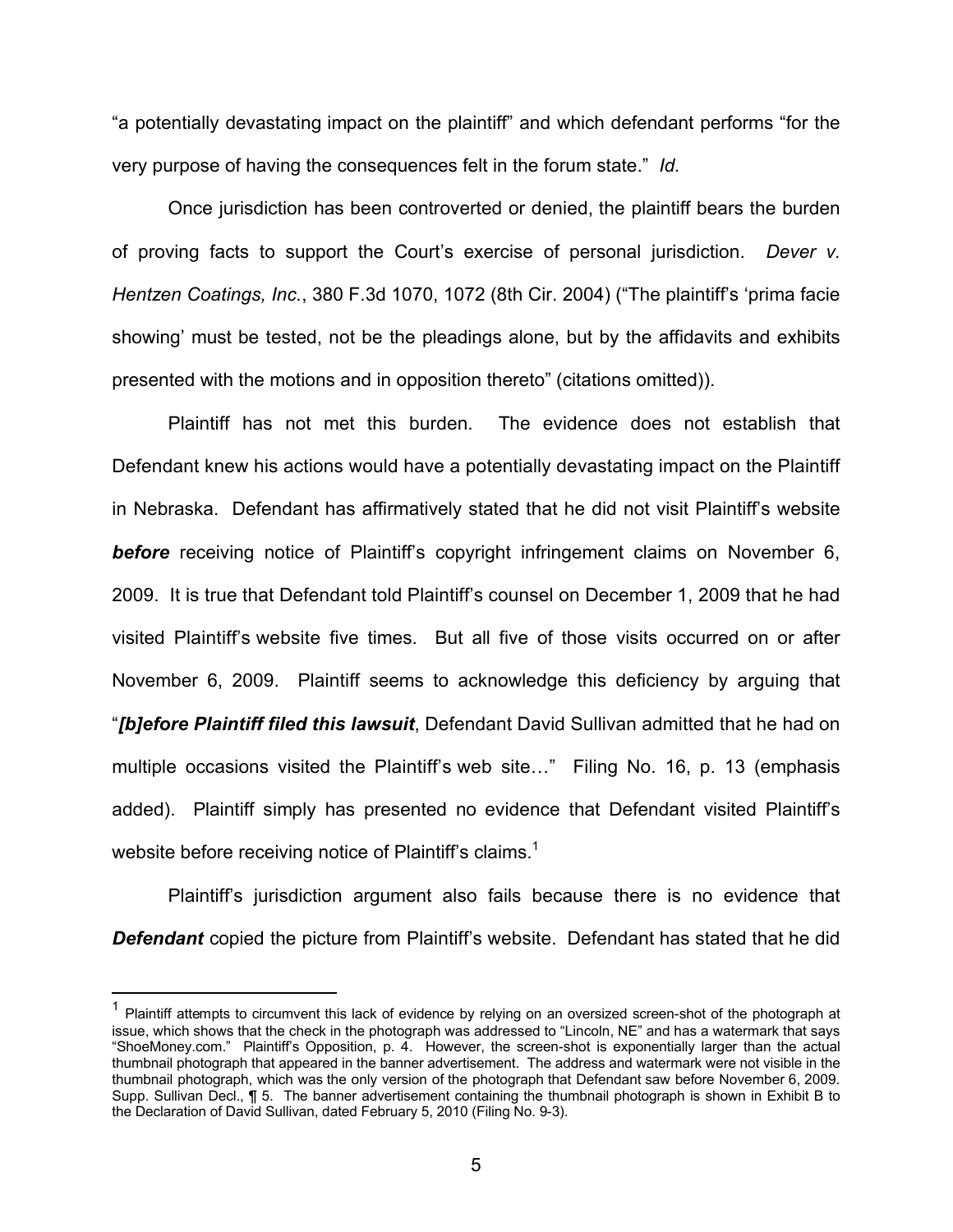not create the banner advertisement that contained the picture at issue. Plaintiff has presented no *evidence* to rebut Defendant's statements. Without showing that Defendant visited Plaintiff's website or actually copied the picture from the website, Plaintiff has not presented sufficient evidence to show that Defendant knew that Plaintiff lived in Nebraska when the alleged infringement occurred.

Further, Plaintiff's argument under *Calder* fails because there is no evidence that Defendant intentionally targeted the banner advertisement specifically at Nebraska or any part of Nebraska. Without such evidence, Plaintiff's cannot show that Defendant performed intentional acts "for the very purpose of having their consequences felt in the forum state." *Dakota Indus*., 946 F.2d at 1391.

### **II. PLAINTIFF'S RELIANCE ON THE** *DENENBERG* **CASES IS MISPLACED.**

#### **A. The** *Denenberg* **Cases Involved Evidence That Plaintiff Has Not Presented In This Case.**

Plaintiff's attempt to link this case to prior decisions by this Court in copyright infringement cases must fail. The plaintiff in those cases had far more jurisdictional evidence than Plaintiff has in this case. Specifically, Plaintiff cites to *Denenberg v. Ruder*, 2006 WL 379614 (D. Neb. Feb. 15, 2006) and *Denenberg v. Djordjevic*, 2007 WL 4525011 (D. Neb. Dec. 18, 2007) and argues that the facts in those cases are "substantially similar" or "nearly identical" to the facts in this case. In the process, Plaintiff ignores critical differences between the facts in those cases and the facts as Plaintiff has presented them to this Court.

In *Ruder* and *Djordjevic*, the defendants copied large numbers of photographs from the plaintiff's website. Ruder copied "numerous pictures" belonging to Denenberg without authorization. *Ruder*, 2006 WL 379614, at \*1. Moreover, "after Denenberg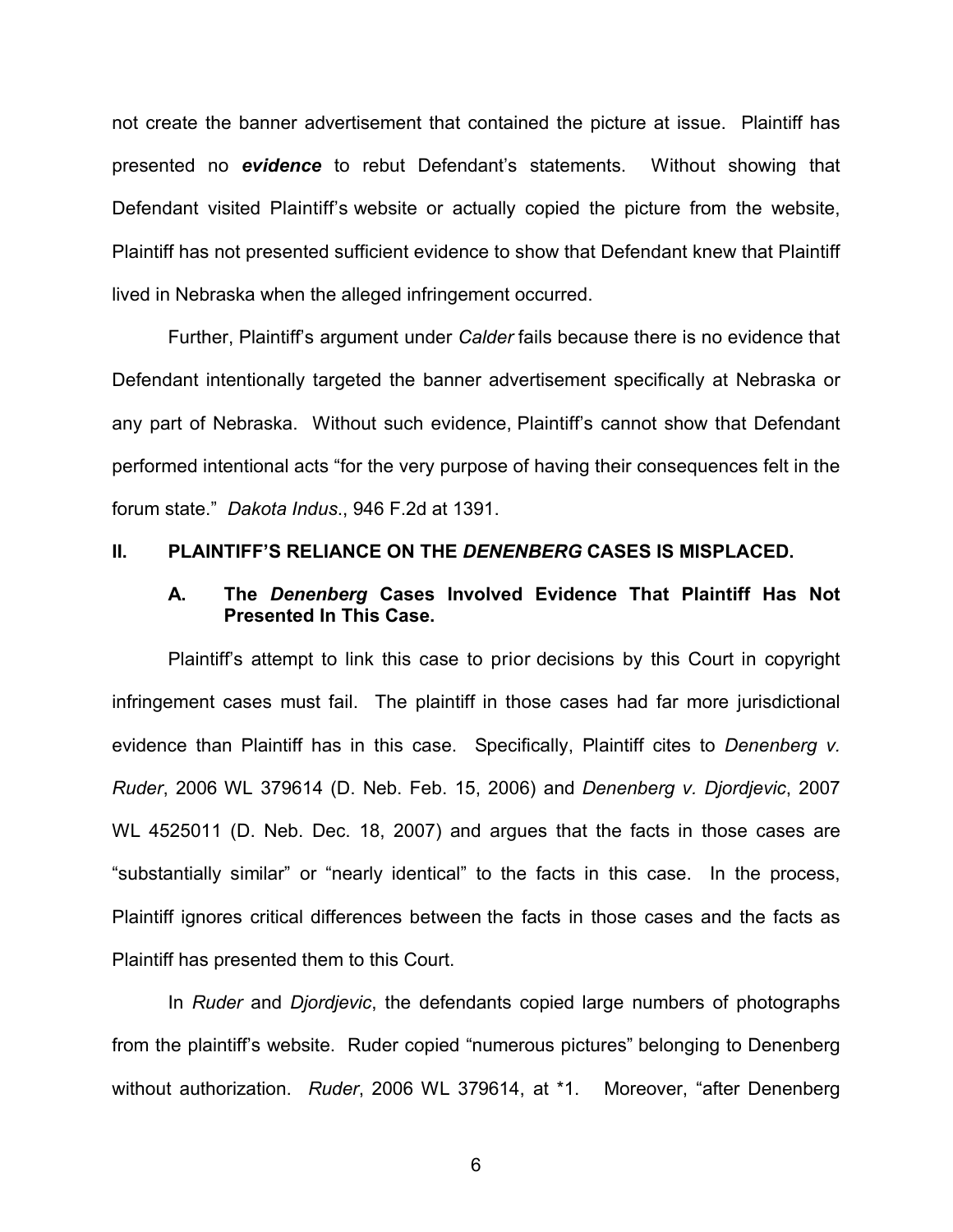sent Ruder a cease-and-desist letter, Ruder allegedly removed the infringing pictures from his website, but printed copies of the pictures and used the pictures in his office when consulting with patients." *Id.*

*Djordjevic* involved two websites: on one Djordjevic displayed "over 30 pairs of Denenberg's before and after photos as well as a number of other Denenberg photos," and on another Djordjevic displayed "at least 9 pairs of before and after Denenberg photos." *Djordjevic*, 2007 WL 4525011, at \*1. Moreover, in *Djordjevic*, one of the defendant's websites expressly targeted potential patients in Nebraska: "the June 2006 version indicates 'Surgeon To The Stars serves the major metropolitan areas of and for the following services: ... For Nebraska Cosmetic Surgery, Plastic Surgery, Cosmetic Surgery, Plastic Surgery [sic], Reconstructive Surgery, Cosmetic Surgeon Resources for the following communities: Omaha, Nebraska, Lincoln, Ne., Kearney, Ne....'" *Id*. The defendant's website also provided "information about travel arrangements and how to get to Djordjevic's office from the Los Angeles International Airport." *Id*.

Here, unlike *Ruder* and *Djordjevic*, there is no evidence of extensive copying. Plaintiff is alleging that Defendant copied *one* photograph in thumbnail form. Indeed, unlike in *Ruder* and *Djordjevic*, Plaintiff is not even attempting to argue that Defendant himself did the copying. Further, unlike in *Ruder*, there is no evidence that Defendant continued to use Plaintiff's picture for any purpose after receiving notice of the alleged infringement from Mr. Ruckman.

Unlike in *Djordjevic*, there is no evidence in this case that Defendant directed his website towards Nebraska residents. Defendant never mentioned Nebraska or any named community or geographical area of Nebraska on his website. Further,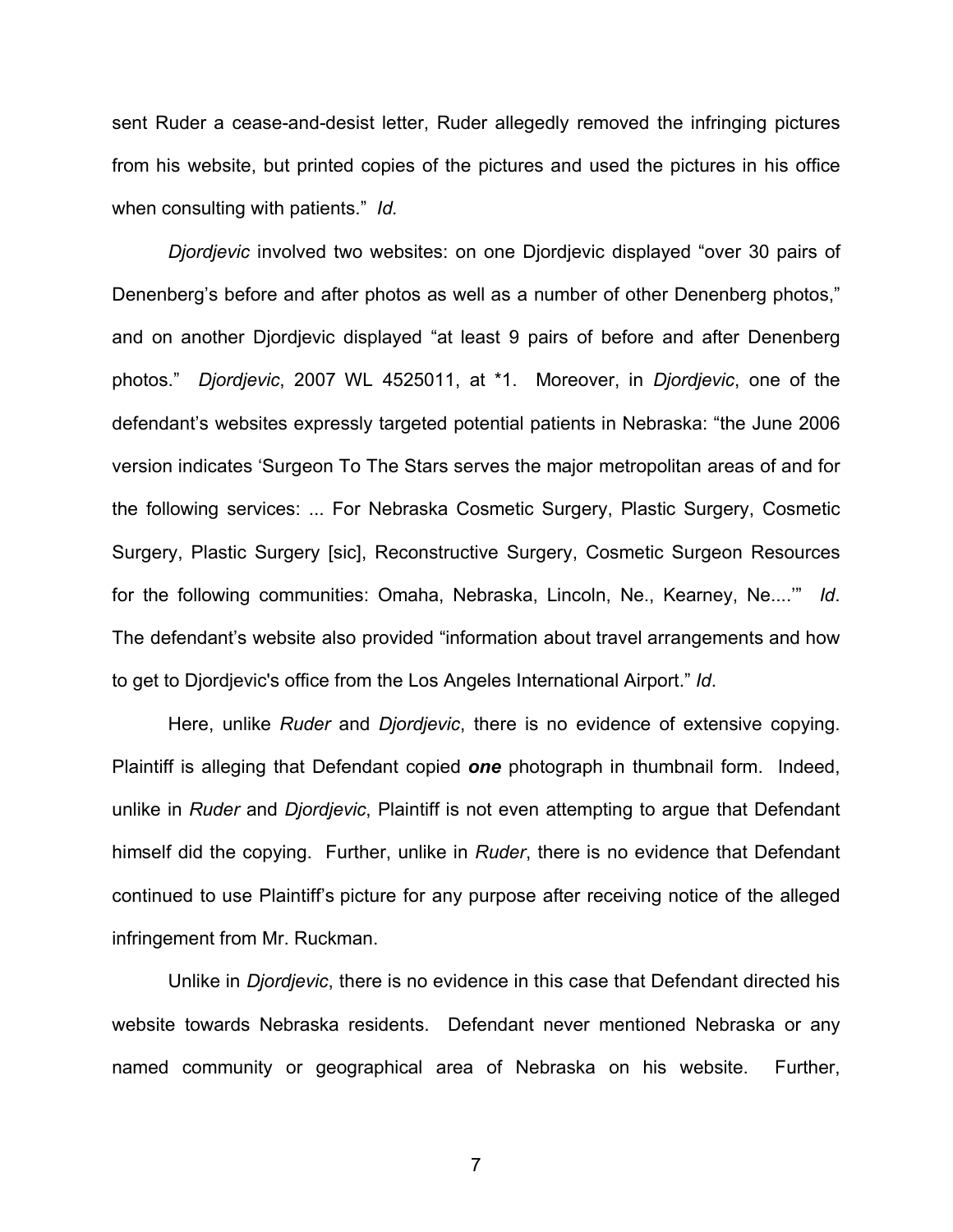Defendant never expressly targeted Nebraska with his banner advertisement. Rather, his account was implemented to target the United States as a whole. Helm Decl. at  $\P$  3. While Plaintiff argues that Defendant *could* have selected to target Nebraska on the AdBrite system, Plaintiff notably provides no evidence that Defendant actually *did* target Nebraska. To the contrary, all of the evidence shows that Defendant selected the United States as his target market.

#### **B. The Pending** *Denenberg v. LED Technologies, LLC* **Case Is More Comparable Than The** *Denenberg* **Cases That Plaintiff Relies Upon.**

The irony of Plaintiff's reliance on the *Denenberg* cases to argue for jurisdiction here is that Plaintiff's counsel currently has a motion to dismiss pending before this Court *against* Dr. Denenberg in another copyright infringement case. *Denenberg v. LED Technologies, LLC*, Case No. 8:09-cv-3182, (J. Bataillon) Filing No. 12. In the motion, Plaintiff's counsel expressly distinguishes the prior *Denenberg* cases on three grounds: (1) LED Technologies denies visiting Dr. Denenberg's website before receiving notice of infringement; (2) LED Technologies did not create the advertisement that contained the copyrighted image, but purchased the advertisement from a thirdparty believing that the third-party had permission to use the image; and (3) LED Technologies denied any intentional wrongdoing, unlike the defendants in the other *Denenberg* cases. *See id.* at 3-8.

The facts of this case are more similar to *LED Technologies* than to the prior *Denenberg* cases. Like LED Technologies, Defendant denies visiting Plaintiff's website before receiving notice of infringement and did not create the advertisement containing the picture at issue. Moreover, like LED Technologies, Defendant denies that he *intentionally* infringed Plaintiff's copyright. Defendant made a mistake in believing that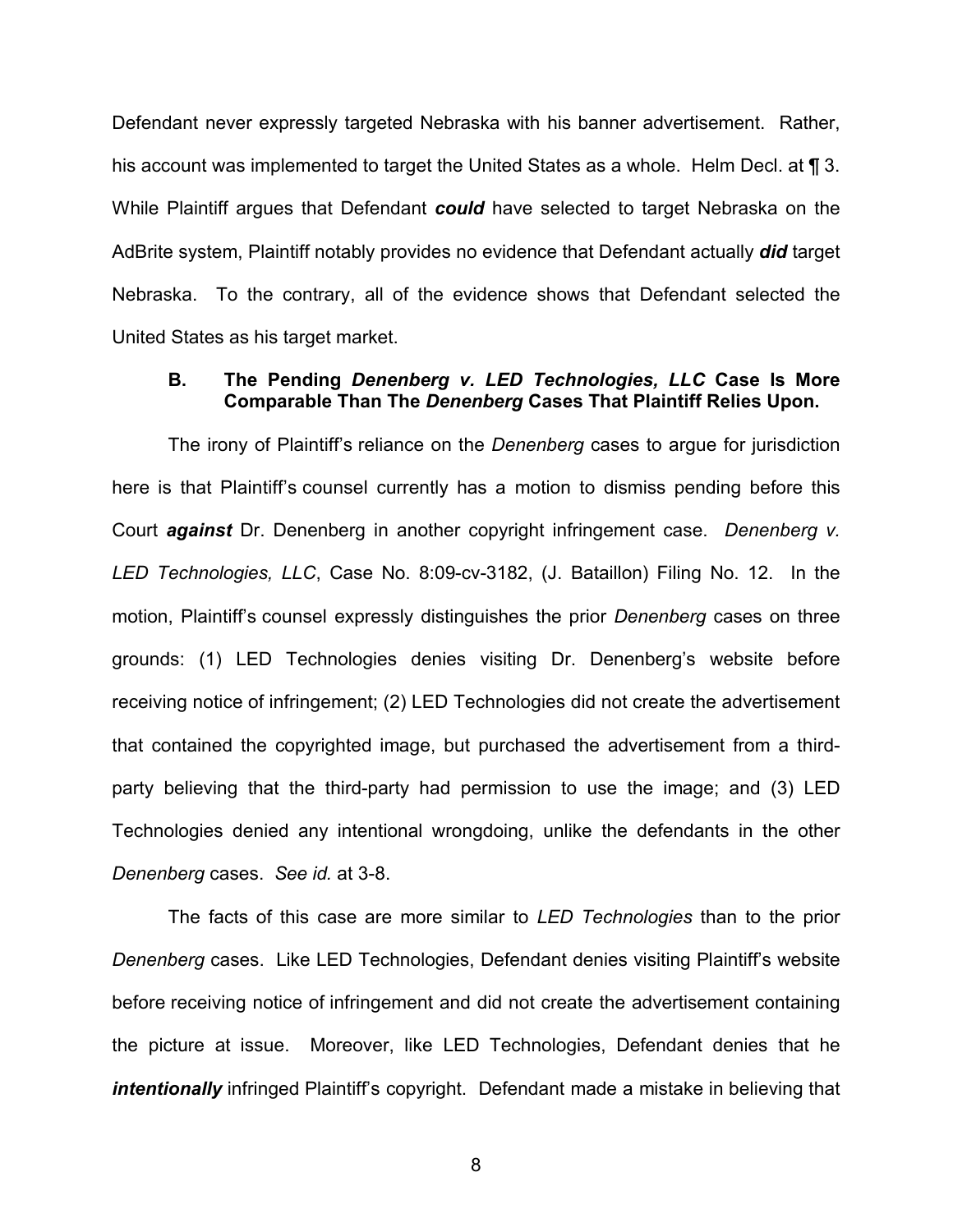the picture of Plaintiff was either properly licensed or in the public domain. Supp. Sullivan Decl., ¶ 2. Once Defendant was informed of the copyright, he ceased all use of the photograph. These facts indicate that Defendant's behavior has no similarity to the intentional deceptive and deliberately harmful acts performed by the defendants in the prior *Denenberg* cases.

Moreover, as in *LED Technologies*, Plaintiff has no evidence that Defendant expressly targeted his advertisement at Nebraska. Defendant denies doing any act for the very purpose of having its consequences felt in Nebraska. Defendant's banner advertisement was configured by Defendant's AdBrite representatives to target the United States as a whole and not Nebraska specifically. Helm Decl., **[1** 3. The fact that Plaintiff was able to access Defendant's website from Nebraska does not indicate that Plaintiff performed any act for the very purpose of having its consequences felt in Nebraska because Defendant's website was accessible from anywhere in the world. Thus, Plaintiff has failed to establish a critical element in the Eighth Circuit's interpretation of *Calder*.

At most, the evidence shows that, like LED Technologies, Defendant engaged in "mere untargeted negligence" by not checking to see if the picture was copyrighted before using it. The Eighth Circuit has explained that under the *Calder* test, there is a "sharp distinction between 'mere untargeted negligence' and 'intentional, and allegedly tortious, actions' aimed expressly at the forum state." *Dakota Indus., Inc.*, 946 F.2d at 1390-91. Deliberate, intentional, and allegedly tortious actions which are performed for the very purpose of having their consequences felt in the forum state can be a basis for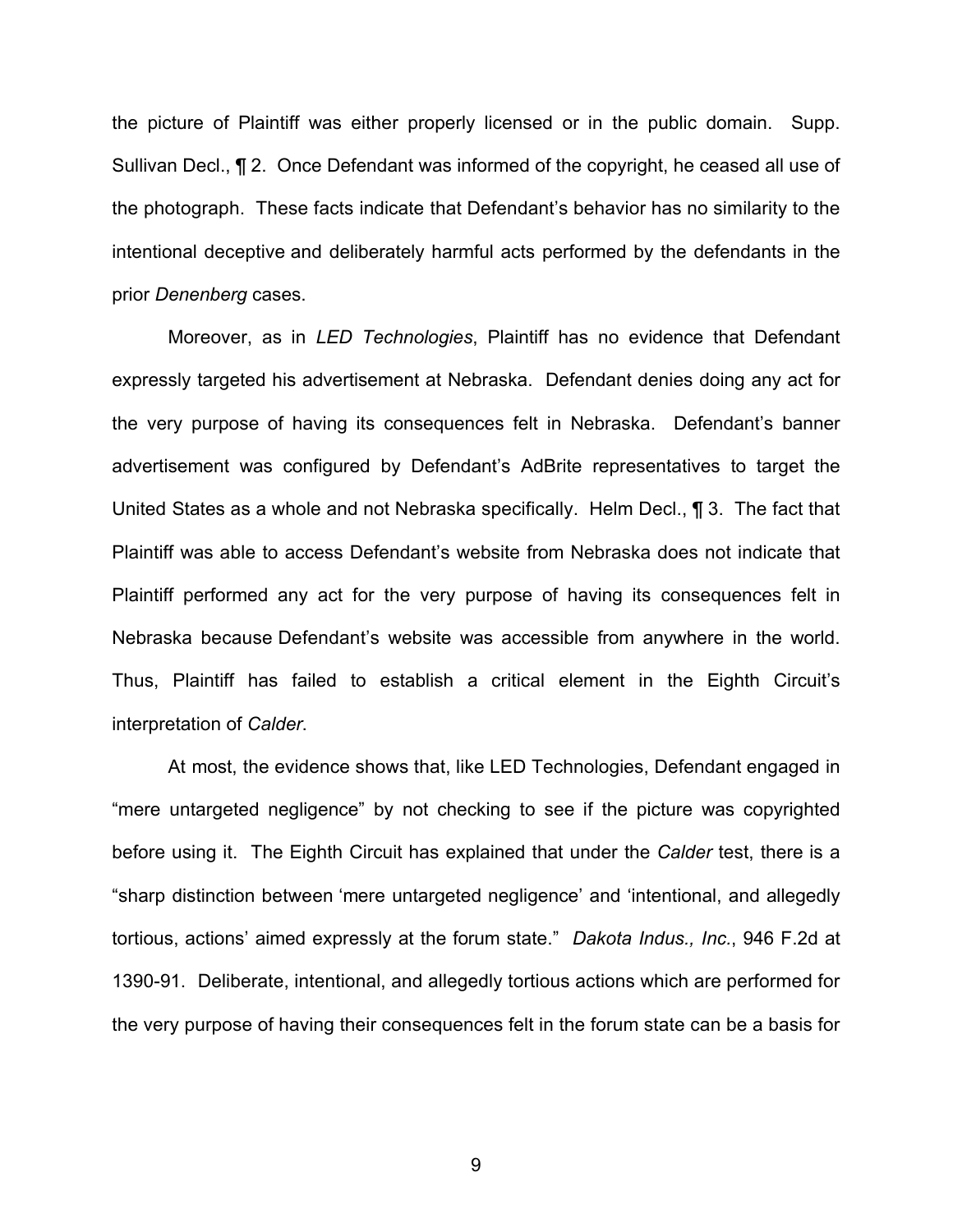specific personal jurisdiction, but actions which constitute mere untargeted negligence cannot. *Id*.

In the instant case, Defendant's actions at most constitute mere untargeted negligence. Despite Plaintiff's efforts to personally disparage Defendant, the evidence shows only that Defendant made a mistake – he used a banner advertisement prepared by a third-party under the incorrect assumption that the photograph in the advertisement was either licensed or in the public domain. Without evidence that Defendant visited Plaintiff's website *before* November 6, 2009, Plaintiff cannot prove that Defendant's actions were intentional or were done for the very purpose of having the consequences of that act felt by the Plaintiff in Nebraska.

#### **CONCLUSION**

This is a case in which Defendant failed to check on whether the photograph was copyrighted and mistakenly assumed that it was not or that it was licensed by the third party who made the banner advertisement. Defendant did nothing intentionally harmful towards Plaintiff or towards Nebraska, and Plaintiff has presented no evidence that Defendant performed an act with the knowledge that it would have a potentially devastating impact on Plaintiff and that the brunt of the injury would be suffered in Nebraska. Consequently, Defendant's actions consist of mere untargeted negligence and do not rise to the level of intentional and allegedly tortious actions aimed expressly at the forum state which is required for specific personal jurisdiction under the *Calder* effects test. Accordingly, the Court should dismiss Plaintiff's Complaint without prejudice.

Dated this 8th day of March, 2010.